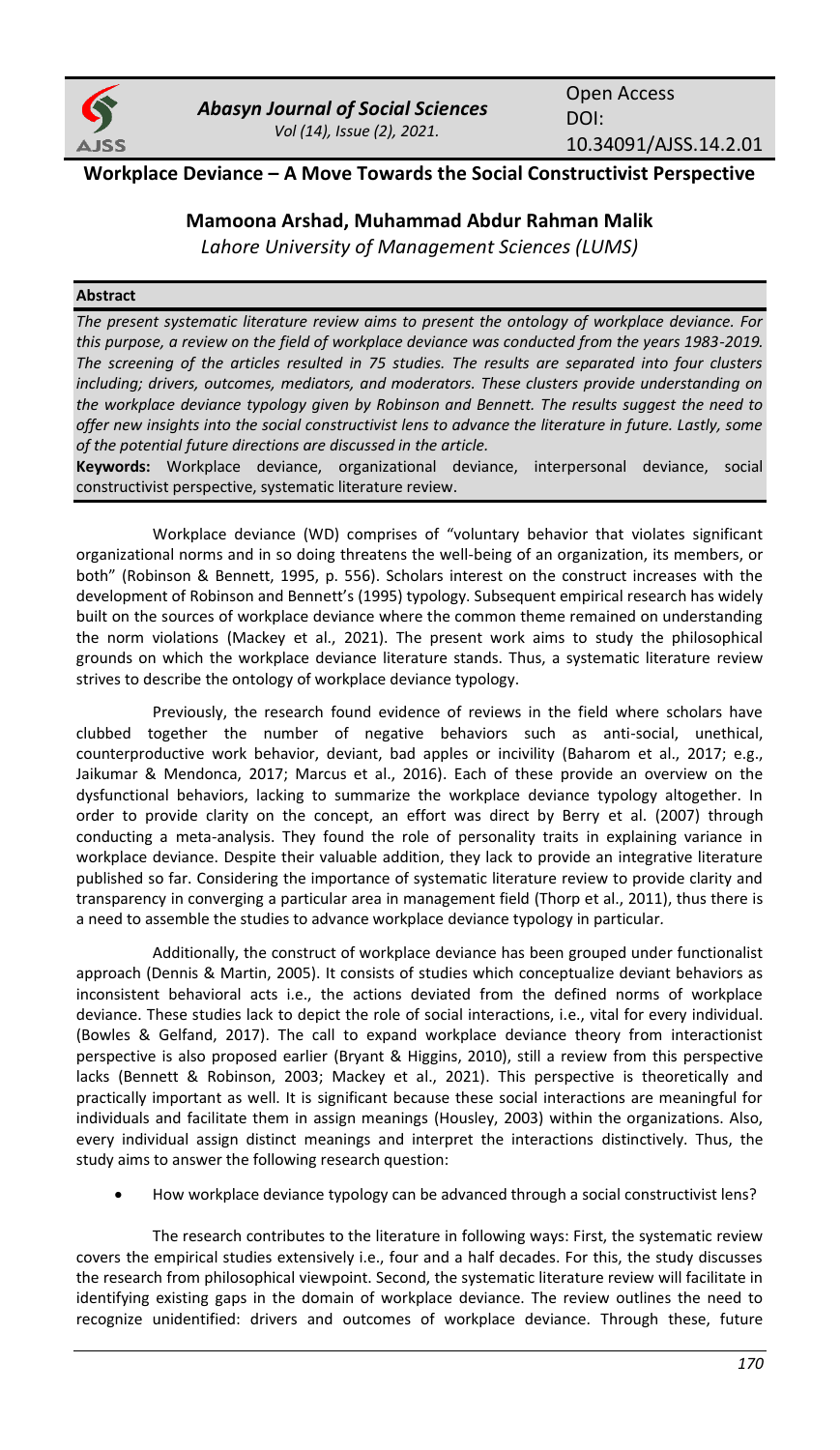research can explore unique and unexplored relationships. Finally, the research outlines the future direction, limitation, and conclusion.

### **Historical Viewpoint on Workplace Deviance Typology**

### *Workplace Deviance*

The literature on deviance comprises of two different streams of research. Though both streams (i.e. negative and positive deviance) are subject to behaviors that exhibit a departure from norms, they remain separable (Warren, 2003). These distinct terms resulted in the emergence of multiple constructs, as every scholar introduced distinct elements to contribute to workplace deviance research (Bennett & Robinson, 2003, p. 250). Based on the research questions, only the negative side of deviance will be discussed in the present research.

The historical viewpoint on workplace deviance can be traced from the seminal work of Hollinger (1986), who discussed two varying manifestations of the concept i.e., production deviance and property deviance. This pivotal work builds the ground-breaking foundations for the development of workplace deviance typology for Robinson and Bennett in 1995. According to this, the behaviors can be categorized in two dimensions and into four types. 1) Production deviance- "behaviors that violate the formally prohibited norms delineating the minimal quality and quantity of work to be accomplished" 2) Property deviance- "Occasions where employees tend to acquire or damage the tangible assets of their workplace deviance without approval" (Hollinger & Clark, 1982, p. 333). 3) Personal aggression- behavior where individuals show aggression towards other individuals, and 4) Political deviance- "behavior places other individuals at private or political hindrance as a result of social interaction" (Robinson & Bennett, 1995). The first and second type comes under organizational deviance whereas the other two comes under interpersonal deviance.

Build on these mentioned views, workplace deviance was then defined as the undesired and unwelcome behaviors of employees. These behaviors can influence individuals and organization alike and hence can be attributed as workplace deviant behaviors. With the passage of time, the concept contains various minor to serious behaviors that may be harmful for the individuals at interpersonal level or for the organization. (Bennett & Robinson, 2000). Thus, we can suggest that workplace deviant behaviors are the one's which:

- a) Conceptualizes as intentional, eliminating the accidental actions.
- b) Encompasses the deliberately harmful actions
	- Thus, it can be stated that the construct comprises of two dimensions, including interpersonal deviance and organizational deviance (S. L. Robinson & Bennett, 1995).

### *Measurement of Construct*

There are several terminologies used in literature for workplace deviance. For instance, absenteeism, sabotage, theft, aggression and frustration are among few of them. A blend of these behaviors to measure workplace deviance cause a concern of skewed distribution and low variances (Hanisch & Hulin, 1991). It also raised the concern for correlational issues in measuring these behavior (Fishbein & Ajzen, 1977). These apprehensions lead to the development of several constructs, as are shown in Table 1. Bennett and Robinson's (2000) is one of the widely used typology to measure workplace deviance phenomenon.

| <b>Year of publication</b> |
|----------------------------|
| (1999)                     |
| (1999)                     |
| (2000)                     |
| (2006)                     |
| (2007)                     |
| (2009)                     |
|                            |

*Table 1. Different available scales*

#### **Research Methodology**

Systematic literature review was conducted because it is an organized and a transparent process that improves the standing of a review process. This methodology is widely adopted by management scholars (Bouncken et al., 2015). Thereby, the current study conducted systematic review to understand the philosophical foundations of workplace deviance typology.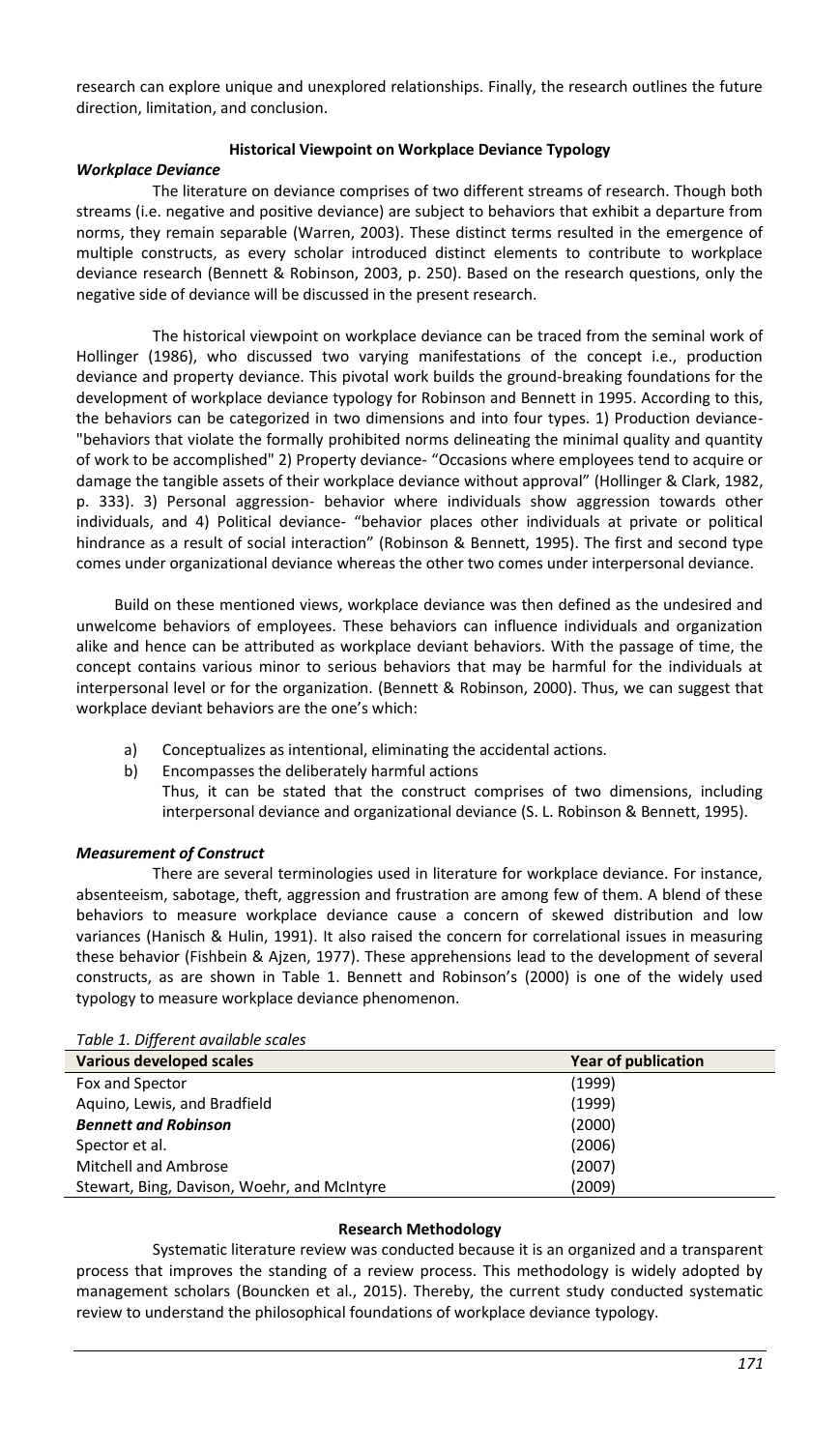Using electronic data basis, Scopus was considered as a research engine. Scopus was used because of its reliability of data, and its extensive coverage of data sources (Mongeon & Adèle Paul-Hus, 2016). The study search for: interpersonal deviance, organizational deviance, workplace deviance, and deviant behaviors. Preferred Reporting Items for Systematic Reviews and Meta-Analyses (PRISMA) was used to conduct systematic literature review. The method is shown in figure 1. It shows the detailed protocol through which review was systematically conducted.

### **Articles Inclusion Criteria**

The search engine produced 542 empirical studies initially. After some restrictions, such as, studies in English language, removing duplicates, and journal articles, the studies further reduced to 400. All the articles were exported to Microsoft Excel through a bibliographic management software i.e., Endnote. In Microsoft Excel, the exported data was named under several headers. For example, author name, title of publication, year, journal title, abstract, and keywords. To affirm reliability in results, the articles were shortlisted from the Financial times (FT) 50 journals. These are top notch journals, related to management, human resource, and organizational behavior. From these top 9 management and OB-related journals, 144 articles were eligible on the defined criteria (Table 2). The final scrutiny results in 75 articles.



*Figure 1. Flow diagram of literature screening*

## *Table 2. List of Journals*

Ī

|                                       | Financial times (FT) -50 journal list (1983-2019)                             | <b>Shortlisted articles</b> |
|---------------------------------------|-------------------------------------------------------------------------------|-----------------------------|
| $\mathbf{1}$ .<br>2.                  | Journal of Business Ethics<br>Journal of Applied Psychology                   | 18<br>18                    |
| 3.<br>4.                              | Organizational Behavior and Human Decision Processes<br>Journal of Management | 11<br>9                     |
| 5.                                    | <b>Human Relations</b>                                                        | 7                           |
| 6.                                    | Academy of Management Journal                                                 | 6                           |
| 7.                                    | Academy of Management Review                                                  |                             |
| 8.                                    | Human Resource Management                                                     | 2                           |
| 9.                                    | Administrative Science Quarterly                                              | 2                           |
| <b>Total number of articles</b><br>75 |                                                                               |                             |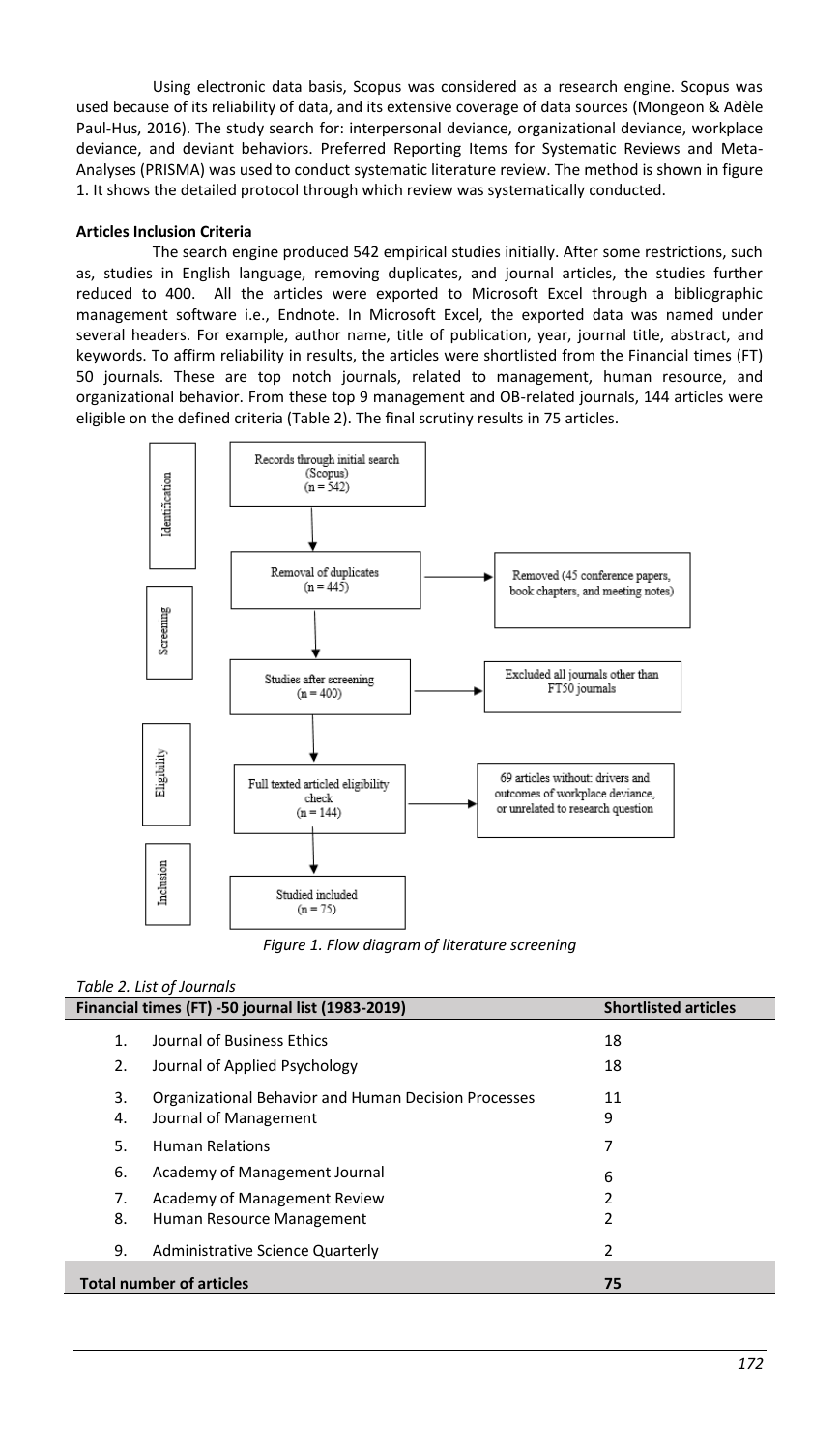#### **Results**

The systematic literature review shows an emphasis on the functionalist approach to study workplace deviance (Bryant & Higgins, 2010). Functional perspective encompasses societal aspects that influence the social world. Accordingly, this perspective replies on the interrelationship of society that accounts how individuals' influence on each other (Mooney et al., 2007). Thus, several empirical studies comprise of functional perspective to study how various aspects in society affect the social world.

#### *Trends in Workplace Deviance Research*

The results of systematic review can be grouped into four clusters including; drivers, mediators, moderators, and outcomes of workplace deviance. Figure 2 provides the trend of research on workplace deviance typology. With the development of typology in 1995 and then questionnaire in 2000, the research started to gain interest from scholars. The contributions of these empirical studies is provided in following sections.

Systematic review shows that among various approaches, quantitative methodology is widely adopted. Most of the scholars used surveys. Other less used approaches include; interviews (n=1) and experiments (n =2). The research design of these studies comprise cross-sectional data and 360-degree feedback with the unit of analysis either individual or dyads.



*Figure 2. Studies Conducted on Workplace Deviance*

#### *Drivers*

A review provides a detailed understanding of the drivers which engage employees in either interpersonal or organizational deviance (Figure 3).

Among various reasons, stressful cues and situations are a significant predictor of deviant acts. These stressors hinder employees' true potential at work and increase their likelihood of negative repercussions. It occurs because employees lose power to protect and secure their resources, results in finding ways to build, cope, or protect these resources (Hobfoll et al., 2018). Inability to secure these resources instigate workplace deviance. The chances of these outcomes increase when individuals have options to switch their jobs (Ferris, Brown, Lian, et al., 2009). Conversely, the tendency towards workplace deviance reduces with individuals investment in resource building such as learning new opportunities or skills at work (Zhang et al., 2017).

The findings from review depicts the social exchange perspective as a widely used theoretical lens (Mackey et al., 2017; Tepper, 2000; Tepper et al., 2009). These reciprocity norms are highly influential when exhibited by the authoritative individuals and top management representatives. In reference to a social exchange theory, empirical evidences show that representativeness of dark triads from leaders show acceptance of negative and dysfunctional behaviors. This viewpoint prompts unethical conduct among individuals (Ogunfowora et al., 2021; Vogel & Mitchell, 2017). Conversely, positive leadership traits build positive reciprocity norm at work. Among positive traits, authentic leadership have shown to reduce deviant behaviors (Qureshi & Hassan, 2019). Ethical leadership is widely studied. Ethical leader, represents himself as an embodiment of virtue, hence circumvent the likelihood of dysfunctional behaviors (Gok et al., 2017; Mo & Shi, 2017).

Individuals difference and divergent personality traits also drive deviant acts. Among others, an individuals' capacity to cope with emotions predicts his behavioral dispositions (Kluemper et al., 2011). Individual differences such as Machiavellian employees are evidenced as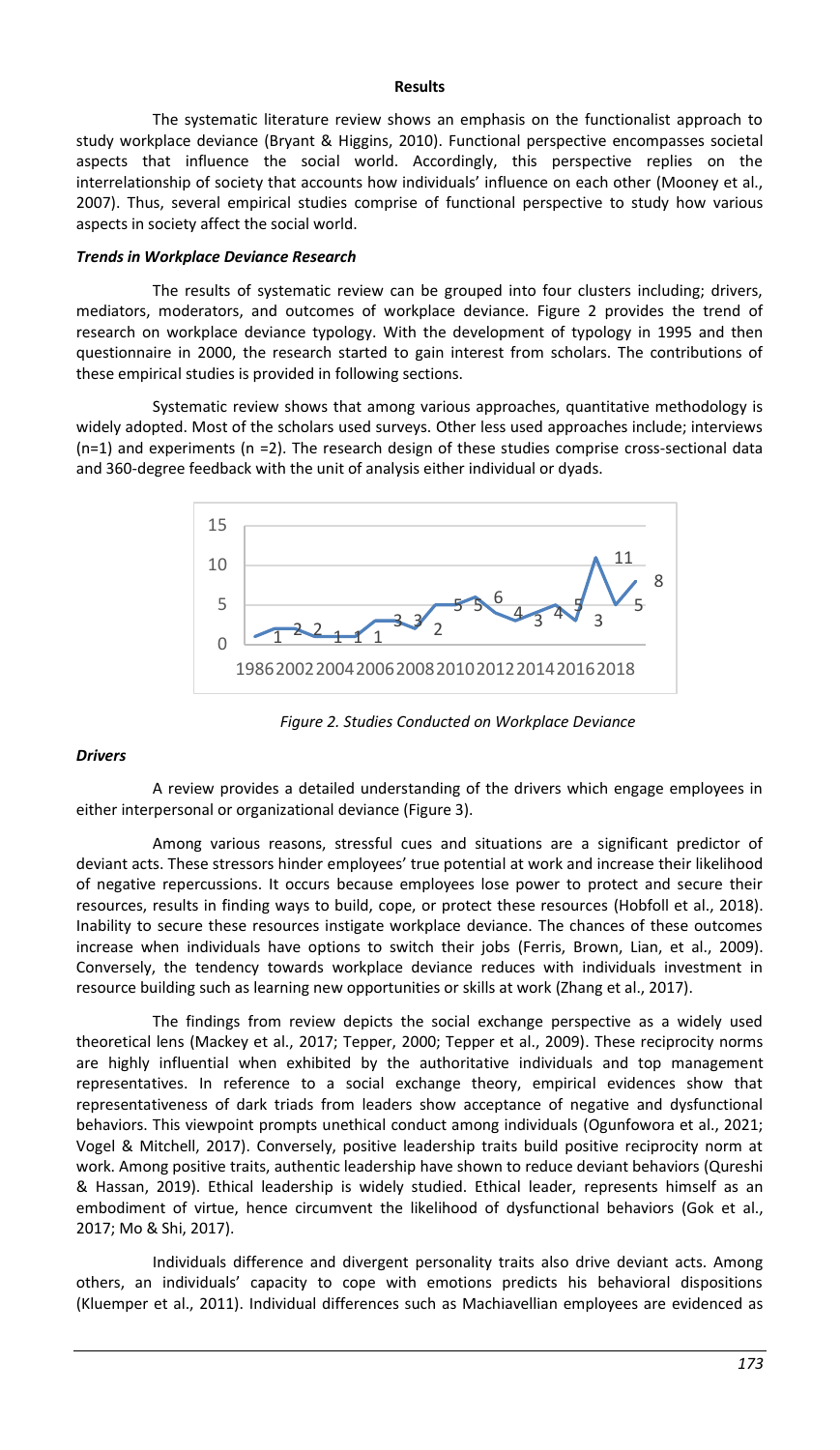destructive with the potential to perceive that ' ends justify the means' (Zagenczyk et al., 2014). Similarly, realist and idealistic individuals show organizational deviance (Hastings & Finegan, 2010).

Additionally, individual perceptions determine workplace behaviors. Justice perceptions positively effects individuals at work while the perception of injustice results in their negative tendencies. The overall and organization wide justice perceptions instills positive feelings among individuals, results in lessen their engagement in deviant acts (Thornton & Rupp, 2016). Some other reasons include: using social media at workplace (Yasir et al., 2016), organizational politics, organizational justice (Shabbir et al., 2017). These factors instigate workplace deviance.

### *Mediators*

The variables evidenced as a mediating mechanism for the relationship between various antecedents and workplace deviance are shown in second box of Figure 3. The review shows some prominent themes including; affect and cognition, self-regulations, individual differences, Dyadic relations (LMX), rewards expectancy, and individual perceptions (e.g., justice perceptions, perceived organizational support).

Among various intervening variables, moral emotions e.g., feeling of anger, feeling of shame prompt individuals' towards justifying their behaviors (Harvey et al., 2017). Whereas, the feeling of guilt and inauthenticity instigate individuals 'deviant acts (Ebrahimi et al., 2020). Furthermore, when individuals feel incapable to regulate own emotions, negative emotions and hostility intensifies (Zhang et al., 2017). These negative affects and cognitions also prompt negative perceptions pertaining to low organizational support and injustice perceptions (El Akremi et al., 2010).

Individual differences also distinguish them from others where some show positive while others exhibit negative behaviors at work. Employees disidentification (Fiset & Bhave, 2021) and psychological attachment instigate individuals toward deviance (Ferris, Brown, & Heller, 2009). These results are more likely when self-esteem is low. Psychological entitlement shows licensing influence which means that individuals feel free to engage in deviant acts (Yam et al., 2017). Other mediators such as organizational cynicism mediates the organizational practices and workplace deviance (Shabbir et al., 2017). Similarly, defensive silence and emotional exhaustion also effect the relationship between workplace ostracism and employees' increased interpersonal deviance (Jahanzeb & Fatima, 2018).

### *Moderators*

Cluster 3 shows the role of moderators to impact the effects of drivers of workplace deviance (Figure 3). Among them, there are certain variables which weakens or strengthens the relationship of various antecedents with workplace deviance. Among these include: Affects and cognitions, moral perspective, managing emotions, and organizational constraints.

#### **Drivers**

Personality traits Leadership traits perception of justice Work resources Work Stressors

#### **Mediators**

Affect and cognition Self-regulations Emotions management Dyadic relations (LMX), Individual differences Rewards expectancy

#### **Moderators**

Affect and cognition Managing emotions Organizational constraints Moral perspective

others (Competence uncertainty, organization status, learning)

#### **Outcomes**

subordinate deviance, employees turnover supervisor's self-regulation impairment

*Figure 3. Clusters Of Workplace Deviance Typology*

Several aspects in form of individual or contextual factors affect the emotions of individuals. These emotions depending or their availability then affect the workplace deviance tendency of individuals (Harvey et al., 2017). Individual differences, for instance, locus of control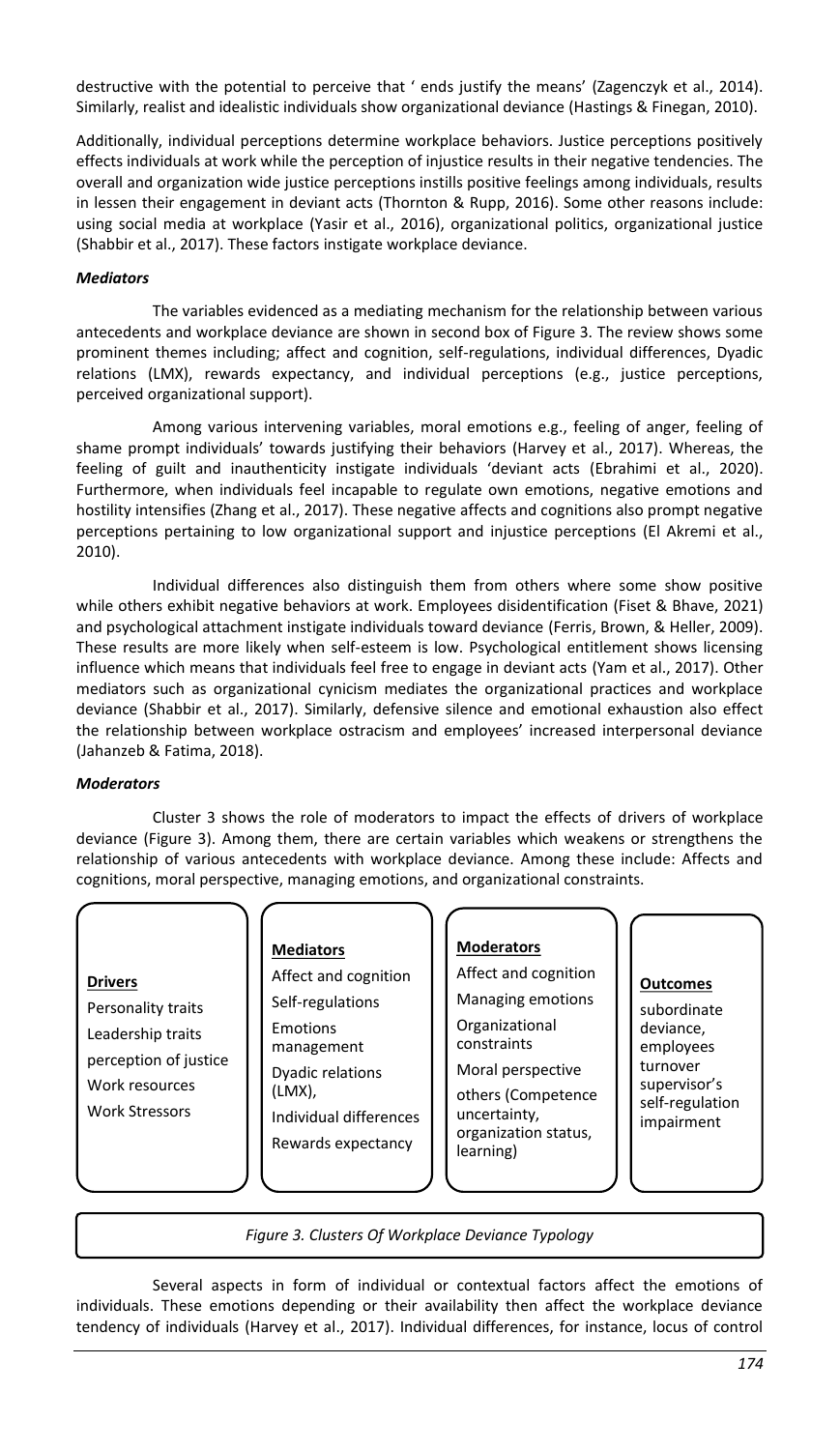and low self-esteem also affect the relationship between various drivers and the workplace deviance. Individuals' low self-esteem strongly impact the association between ethical leadership and deviant behaviors such that individuals with low self-esteem easily persuaded by ethical leaders (Avey et al., 2010). Similarly, a high external locus of control strengthens the perceptions of having low control on production deviance (Shoss et al., 2016). Further, individuals' high levels of morality identity facilitate their response on facing abusive boss. These individuals have evidenced to quit jobs or have shown increased constructive résistance (Greenbaum et al., 2013). The moral commitment of individuals (Greenbaum et al., 2013), their cognitive abilities (Kluemper et al., 2019), along with core self-evaluation (Shantz & Booth, 2014) lessen their negative responses.

Additionally, the systematic literature review also demonstrates that few individuals disengage themselves from negative behavioral tendencies. This detachment is most likely to occur under the circumstances where employees perceive a good fit among supervisor's and their own goal (De Clercq et al., 2014) through managing emotions. Lastly, employees with low work engagement (Shantz et al., 2016) also affect the association among antecedents and employees' increased involvement in workplace deviance.

### *Outcomes*

Figure 3 provides the outcomes of workplace deviance literature. In these studies, scholars predicted the that normalization of workplace deviance in a community stems organizational deviance (Earle et al., 2010). In another study, the impact of self-regulatory resources is described (Mawritz et al., 2017). The study suggests that depletion of these resources resulted in supervisor's self-regulation impairment. Thus, subordinate's deviance can lead to negative outcomes. It happens because of subordinates' deviation from norms. Thus, subordinates when engage in deviant acts, it can have a negative repercussions for the supervisor's reciprocity norms (Mawritz et al., 2017). This cluster is comparatively less discovered.

### **Agenda for Future Research**

It is evident from the results that literature on workplace deviance is burgeoning, where the potential to advance the field still exists. To offer novel insights into the literature, the following section presents actionable opportunities for future researchers. These directions would be fruitful for both theory and practice.

#### *Social Constructivist Perspective as A Way Forward*

As stated in earlier sections, workplace deviance typology comprises four types of deviant behaviors (S. L. Robinson & Bennett, 1995). Under this classification, workplace deviance is stated as a behavioral outcome which harms organizational property, act in conflict with the predetermined norms, and show aggressive conduct. In either case, the evidence suggests the nature of workplace deviance as ontologically social rather than real. Behaviors that comes under workplace deviance are ideally real state, the formation that is executed on the basis of a discourse. With this capacity of being a consequence of discourse, workplace deviant behaviors may be mediated through formerly fabricated evidence. For example, when an employee detects or witnesses deviating behaviors at workplace, the observation of these incidents itself make the event real for that employee. This ability to conceive the behavior as real is owing to the perception that these observations and prevalence of deviant behaviors impact others at work (Gunia & Kim, 2016; Wellen & Neale, 2006). It reflects that connotations do not exist on its own, instead the truths are outcomes resulting from the interaction between the subjects (Chia, 2002). The meanings derived and the perceptions pertaining to certain behaviors fluctuate from individuals to individuals, depending on the organizational culture and environmental prospects. For example, the association with the peers at work. These meaning and discourses varying even for the similar phenomenon. Using these arguments, the study suggests the need to identify workplace deviance as a phenomenon 'social constructivist epistemology'.

The study specify the workplace deviance as socially constructed. Viewing the concept as 'socially conceived' instead of the objective would offer more plausible insights for empirical understanding (Bennett & Robinson, 2003). The evidences from literature justify the ground to study construct as socially constructive.

Keeping in mind the significance of social constructivism, workplace deviance should be studied in light of contextual and cultural elements. Each of these elements are central to explore the overall structure unconnected from organizational ideas and realities (Deleuze, 1953). These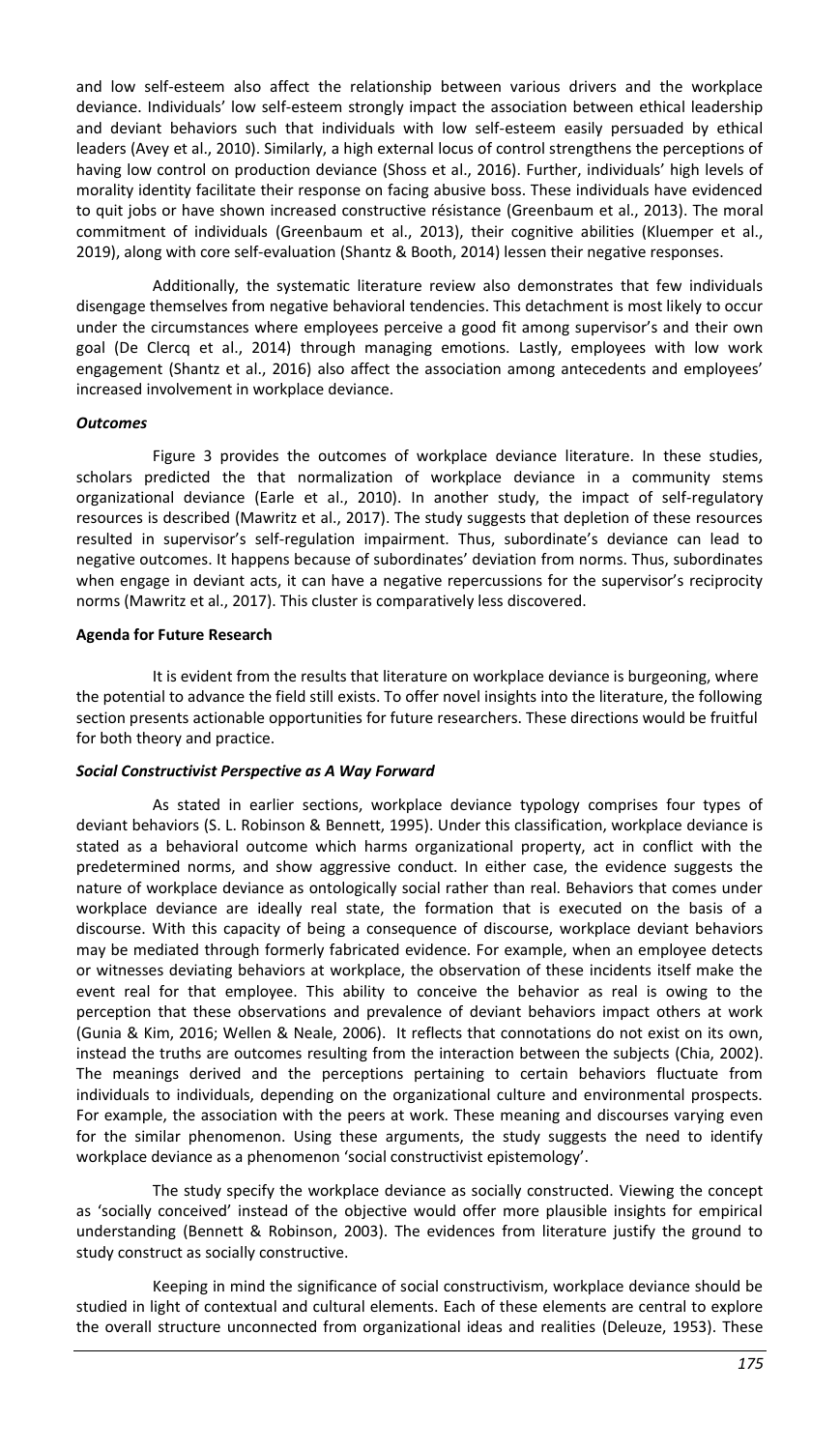realities and truths are mainstay for individuals in building their worldviews i.e., the viewpoints that later determine individuals' actions and behaviors. As a result, organizational culture constitutes as a strong predictor of one's behavior (Narayanan & Murphy, 2017). These cultural and climate related factors has been researched previously, suggesting them as determining factors of individuals' deviant behaviors (e.g., Narayanan & Murphy, 2017; Tsui et al., 2016). The language is not constructed by the individuals rather their conscientious helps them in constructing a language (Saussure, 1959). Consequently, the meanings ascertain for each behavior as either complying or deviant do not develop under specific norms. Instead, the construction of these behaviors are an outcome of the organizational culture. This social environment and circumstances embody the perceptions and beliefs of employees. Accordingly, it can be argued that context matters i.e., culture and climate are significant predictors inn programming and directing their actions and attitudes. Thereby, we claim that interactionist and functionalist perspective are insufficient to advance the literature. Hence, the need to advance workplace theory with social constructivist perspective is imperative.

Through this discussion, the study recommends a future research with emphasis on unexplored methods. The use of these methods will provide ground-breaking advancements. For instance, qualitative studies are scarce in this area, hence suggest a potential to be studied. Future researcher needs to conduct case studies on the specific sectors such as financial institutions to assess such events in real scenario. Ethnographic studies is another potential methodology to understand an in-depth phenomenon. These methodological advancements can contribute in the management and OB literature. Through this, researchers can build informed policy recommendations. Thus, the study argues that workplace deviance is 'not real' and can be specified as "social constructivist".

### *Empirical Research Avenues*

The review of literature shows a number of factors contributing to individuals' tendency to engage in deviant acts. Consequently, outcomes of workplace deviance are rarely studied. According to our knowledge, few studies investigating consequences such as, employees turnover (Earle et al., 2010) and supervisor's self-regulation impairment (Mawritz et al., 2017). With the exception of these, literature on the outcomes of workplace deviance remains unexplored. Evidencing this scarcity, we propose the need to clarify the link between the cultural factors and individuals and organizational and interpersonal deviance (Narayanan & Murphy, 2017).

Similarly, despite the importance of groups and teams, the research on identifying group level drivers, mediators and moderators of WD is scarce. Jaikumar and Mendcona (2017) have raised the concern to examine the group and team characteristics in work settings, to identify their impact on negative behaviors. An understanding of the teams is important to provide implications for the practitioners, owing to their ability to create value through efficiency and cooperation. Furthermore, the role of a peer in improvising employees' moral awareness and coworkers' support in various form of leadership traits need further investigation.

Based on these arguments, we specify the future research opportunities through posing some research questions. These research questions can be explored through distinct theoretical lens. Some of the theoretical lenses are discuss in the following section. Table 3 shows some research questions at distinct unit of analysis.

We emphasis on studying the consequences of workplace deviance. In this regard, both dimensions i.e., interpersonal deviance and organizational deviance can be studied independently (Berry et al., 2007). For this purpose, interpersonal deviance can be linked to interpersonal outcomes e.g., interpersonal trust, interpersonal facilitation. Similarly, organizational deviance should be linked with factors determining organizational outcomes. Some of the related research questions are shown in Table 3. Studying these aspects are significant as these relationships can guide organizations in recognizing the ways to lessen the financial and psychological cost of workplace deviance (Mitchell & Ambrose, 2007). The framework in figure 4 also provides future directions related to the outcomes of workplace deviance.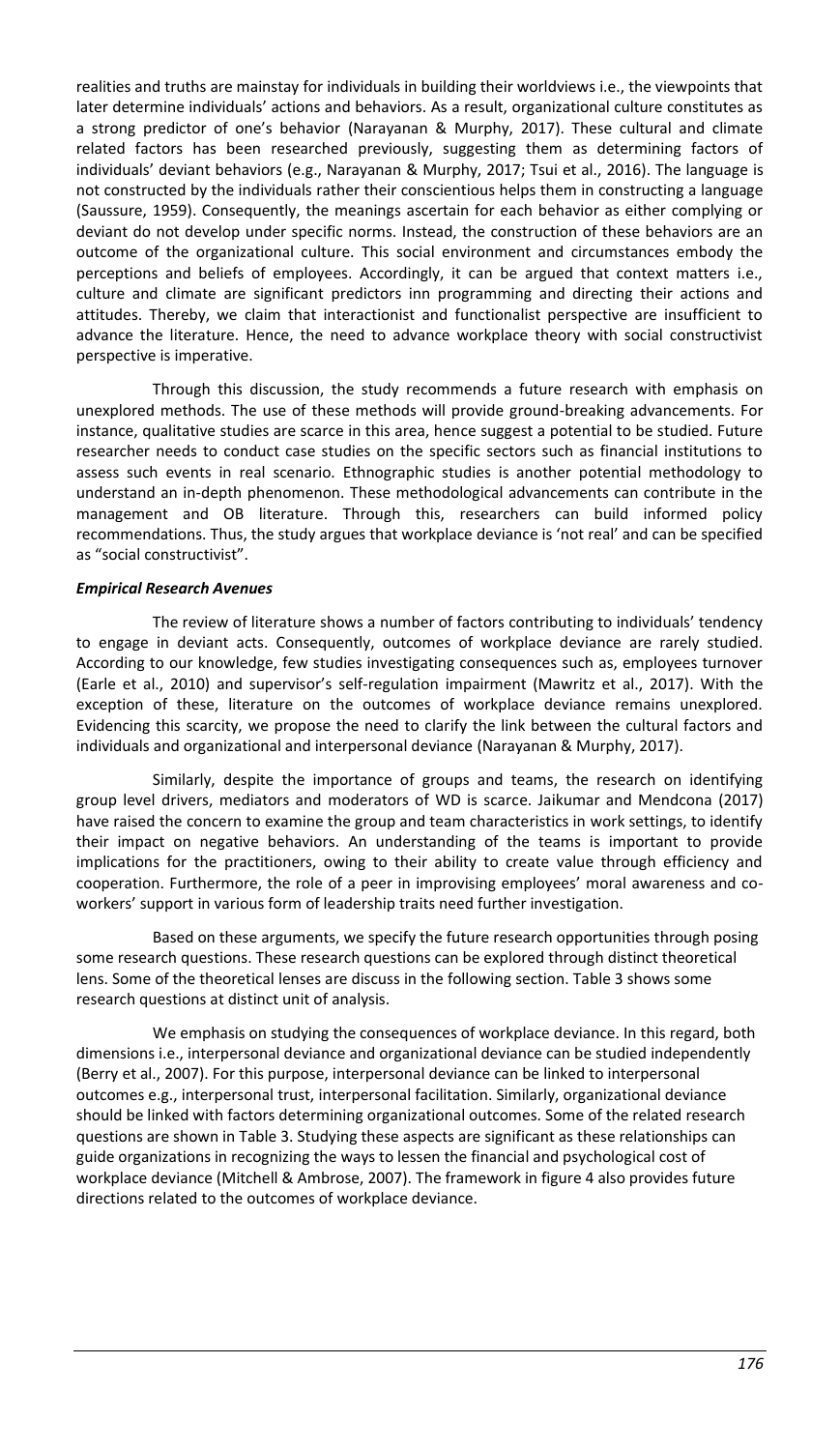| Unit of analysis | <b>Future research questions</b>                                                                                                                                                                                                                                            |  |  |
|------------------|-----------------------------------------------------------------------------------------------------------------------------------------------------------------------------------------------------------------------------------------------------------------------------|--|--|
| Dyadic           | How relational aggression can influence interpersonal<br>deviance (ID)? To what extent mentoring and rationality<br>can mitigate these conditions?                                                                                                                          |  |  |
|                  | Impact of coworker relationship conflict can be assessed<br>as a moderator to identify how these conflicts can<br>influence the relationship between personality and ID,<br>between behaviors and ID.                                                                       |  |  |
|                  | How social conflicts with supervisor's/ top management<br>can influence ID, organizational deviance (OD) through<br>perceived dissonance?                                                                                                                                   |  |  |
| Groups           | Role of third party $-$ i.e. how individuals being a part of<br>teams and groups emotionally get influenced from the<br>prevalence of deviance at their workplace? Do<br>individuals prone to these deviant behaviors with the<br>intentions to show commitment with teams? |  |  |
|                  | Do employees involve in these behaviors under the<br>perception of injustice, while working in teams? Or do<br>they prefer to exclude themselves from groups to<br>maintain external prestige?                                                                              |  |  |
|                  | How morality such as leaders' integrity and moral<br>identity internalization, plays a role in engaging or<br>disengaging individuals from deviant behaviors?                                                                                                               |  |  |
|                  | What is the potential that disbanding psychologically<br>entitled employees from teams can reduce employees'<br>negative behaviors?                                                                                                                                         |  |  |
|                  | To what extent individuals' trust in their teams and<br>groups reduce their likelihood of ID?                                                                                                                                                                               |  |  |
| Organizational   | How diversity in cultures may impact an organization<br>and its employee's behavior?                                                                                                                                                                                        |  |  |
|                  | How organizational culture contribute in assessment of<br>deviant actions? What are the reasons that similar issues<br>are determined as deviant in one organization while not<br>in other?                                                                                 |  |  |
| Contextual       | How can spillover effect of ID enable individuals to<br>deplete their positive personal resources? How can<br>these inter-individual spillovers influence workplace<br>deviance?                                                                                            |  |  |
|                  | How a national culture in which an individual lives<br>modify its tendency to involve in WD?                                                                                                                                                                                |  |  |

*Table 3. Emerging research questions in workplace deviance (WD) literature*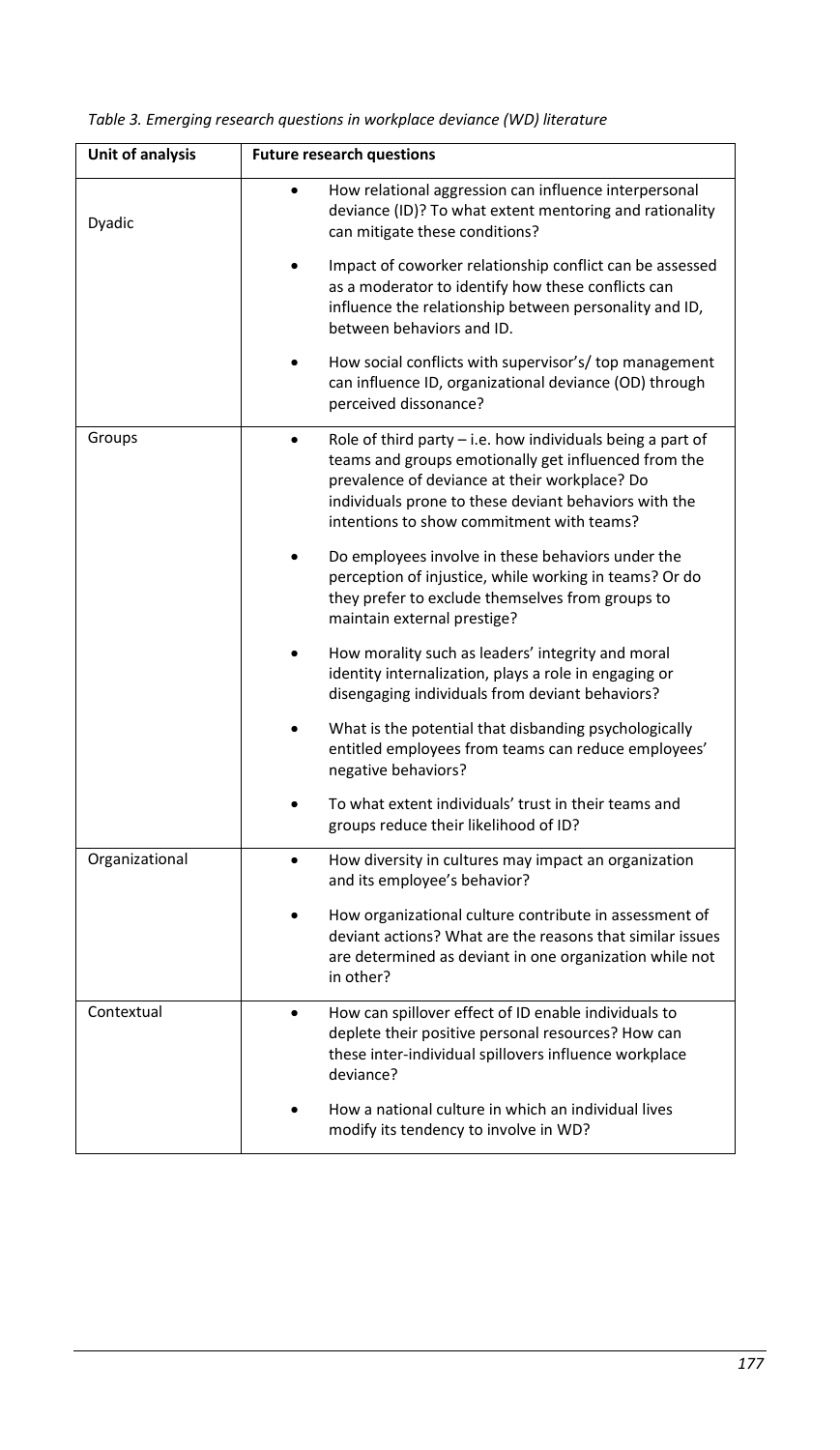

*Figure 3. Conceptual Framework*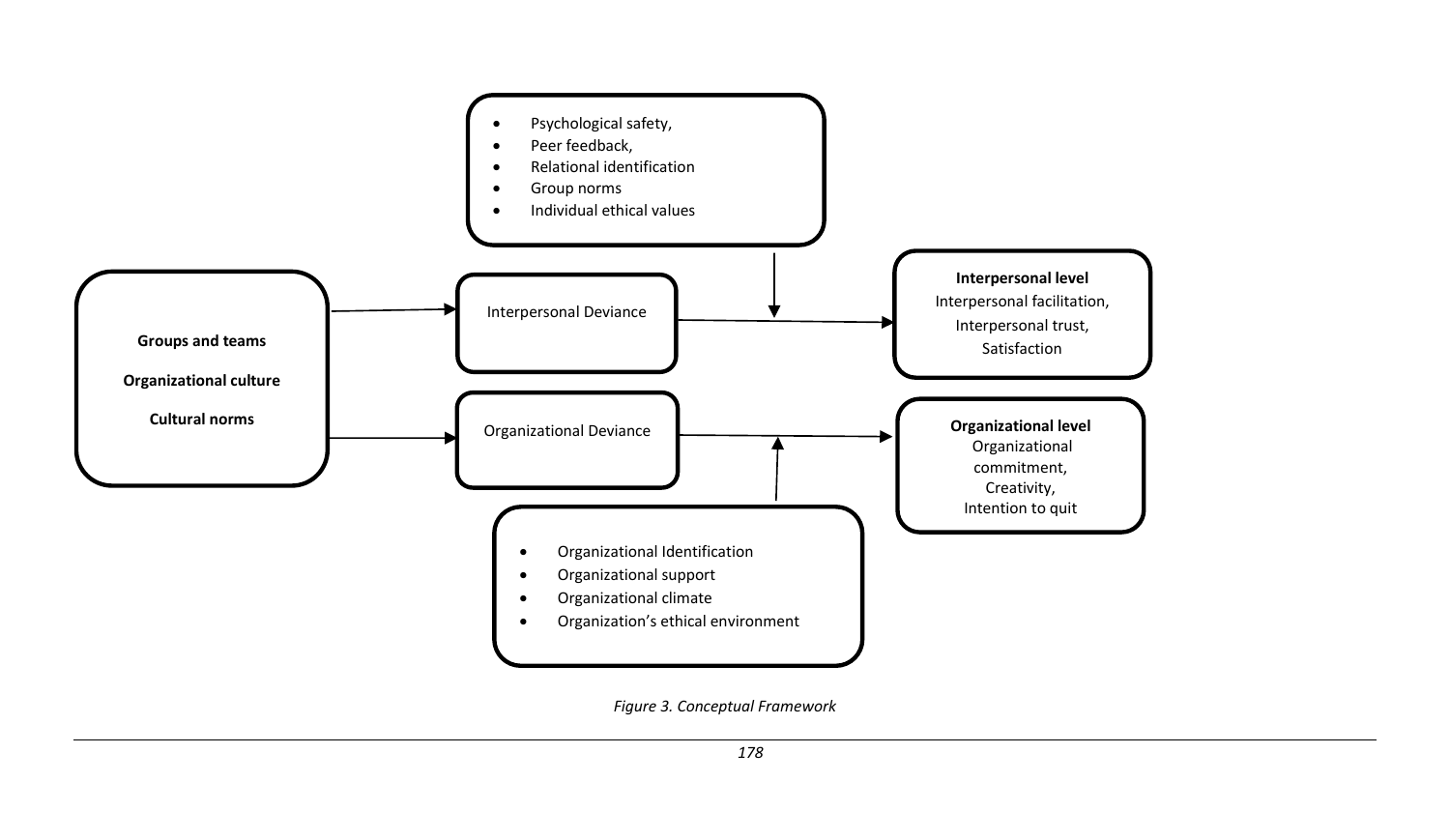### *Theoretical Advancements*

We argue that workplace deviance is a socially constructed phenomenon. Consistent with the social constructivist conception, the study identifies some theoretical lenses to guide the future research.

## *Affect Control Theory (ACT):*

Affect control theory lines up with the social constructivist paradigm (Robinson et al., 2006). According to affect control theory, individuals respond to social events where their responses varies on the basis of a meaning they derived. The theory can advance research on interpersonal and organizational deviant behaviors with its ability to assess human behavioral intentions (Schneider, 1983).

## *Social Identity Theory (SIT):*

Social identity theory suggests that groups and teams give stability to individuals through giving them identity. Individuals seek shelter under these groups through feeling part of the in-group (Tajfel & Turner, 1979). As supervisors may exhibit different patterns of behavior within a group (Lian et al., 2012), what is the extent to which employee's good relationship with their perceived abusive boss resulted in their group exclusion and provoke other towards WD? Hence the role of group characteristics such as in group bias i.e. favoritism and cohesion, conformity with peer and competitive pressures in groups need further research.

### *Social Exchange Theory (SET):*

Theory describes human tendency to reciprocate (Blau, 1964). Individuals social exchanges may either be positive or negative. For instance, perception of leader's involvement in deviant acts is reflected among employees' exchange relationships at interpersonal or individual level. Employees can involve in negative reciprocity norms through reduced interpersonal facilitation at interpersonal level. These negative reciprocity norms can be overcome under certain factors. One such unexplored rule of social exchange theory is 'altruism', where individuals seek advantages for others at their own cost (Cropanzano & Mitchell, 2005, p. 879). Thus, theory can offer new insights to identify research questions (tabl3 3) and unexplored relationships depicted in figure 4.

We undertake that the conceptual model and future research questions of the present study holds considerable power for psychological and behavioral consequences linked to workplace deviance. The future avenues hold potential to guide workplace deviance research.

### **Limitations and Implications**

The study contributes to the literature in several ways, still our study can be criticized for its shortcomings. The inclusion, exclusion criteria can vary from researcher to researcher and hence can be a limitation of the study. Though studies of FT-50 journals are prominent for its reliability and validity, synthesizing of other studies might have been missed. The study only aims to develop a conceptual framework and research questions, which can be empirically tested in future.

### **Conclusion**

The study offers numerous contributions. First, to the best of our knowledge, it is the first study providing systematic literature review diverted specifically on the typology of Robinson and Bennett. Secondly, the results of the review are divided into four clusters to provide a picture of empirical studies. Third, the research provides a philosophical understanding of the concept by reflecting on its ontology. For this, a detailed account on advancing workplace deviance literature through a social constructivist perspective is highlighted. Based on the social constructivist viewpoint, some unexplored research questions and theoretical lenses are highlighted. Finally, all these gaps future avenues are highlighted in research questions and a conceptual framework. By doing so, we have strived to advance the workplace deviance typology.

### **References**

Aquino, K., Lewis, M. U., & Bradfield, M. (1999). Justice constructs, negative affectivity, and employee deviance: A proposed model and empirical test. *Journal of Organizational Behavior*, *20*(7), 1073–1091.

Avey, J. B., Palanski, M. E., & Walumbwa, F. O. (2010). When Leadership Goes Unnoticed: The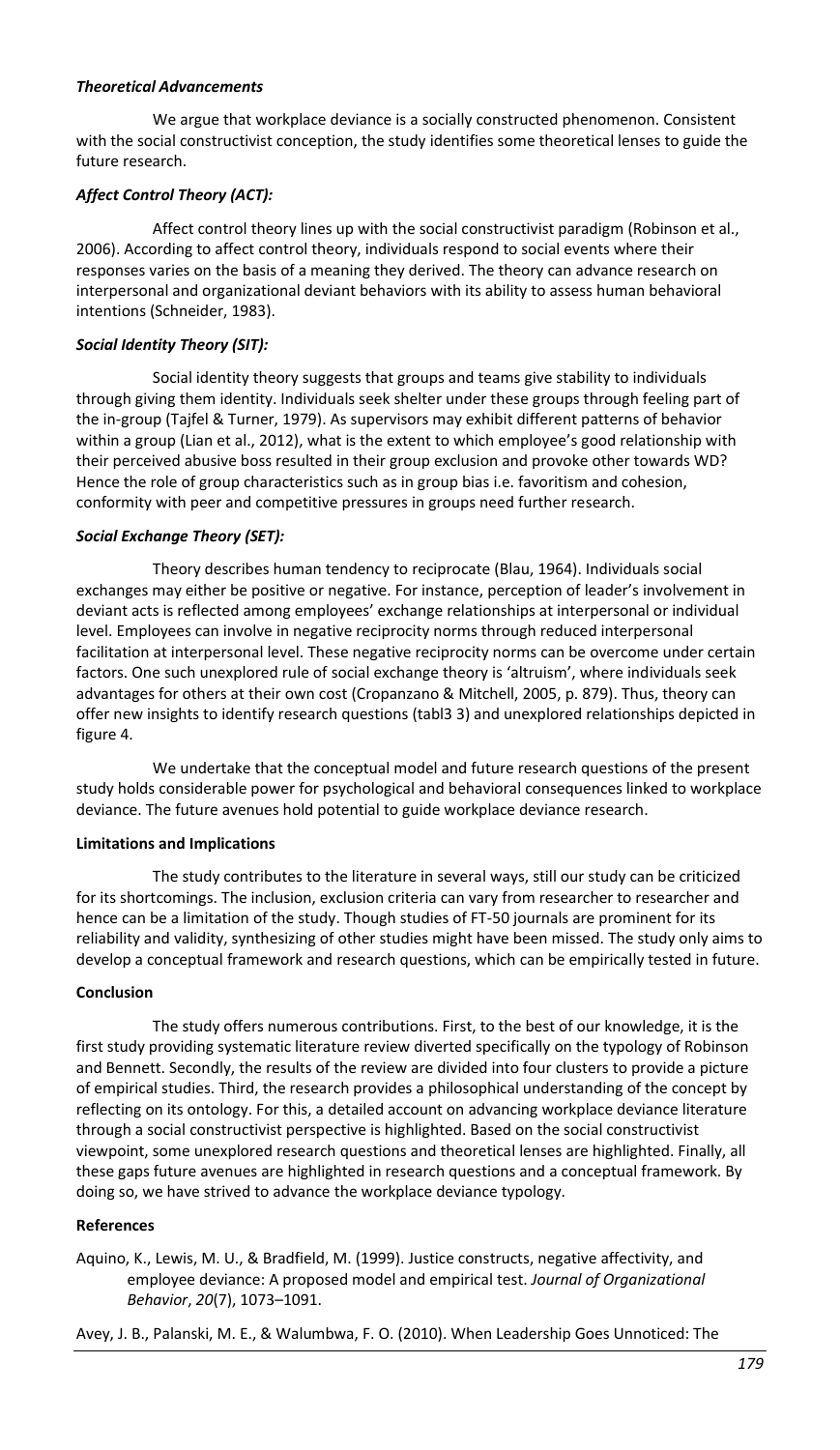Moderating Role of Follower Self-Esteem on the Relationship Between Ethical Leadership and Follower Behavior. *Journal of Business Ethics 2010 98:4*, *98*(4), 573–582. https://doi.org/10.1007/S10551-010-0610-2

- Baharom, M. ., Sharfuddin, M. D. K. ., & Iqbal, J. (2017). A Systematic Review on the Deviant Workplace Behavior. *Review Pub Administration Manag*, *5*, 3. https://doi.org/10.4172/2315-7844.1000231
- Bennett, R. J. (2000). Development of a Measure of Workplace Deviance The Workplace Tactile Intelligence Project View project Dark Triad Project View project. *Article in Journal of Applied Psychology*. https://doi.org/10.1037/0021-9010.85.3.349
- Bennett, R. J., & Robinson, S. L. (2000). Development of a measure of workplace deviance. *Journal of Applied Psychology*, *85*(3), 349–360. https://doi.org/10.1037/0021-9010.85.3.349
- Bennett, R. J., & Robinson, S. L. (2003). The past, present, and future of workplace deviance research. In J. Greenberg (Ed.), *Organizational behavior* (pp. 247–281). Lawrence Erlbaum Associates Publishers. https://psycnet.apa.org/record/2003-02890-007
- Berry, C. M., Ones, D. S., & Sackett, P. R. (2007). Interpersonal Deviance , Organizational Deviance , and Their Common Correlates : A Review and Meta-Analysis. *Journal of Applied Psychology*, *92*(2), 410–424. https://doi.org/10.1037/0021-9010.92.2.410
- Blau. (1964). *Exchange and Power in Social Life*. Willey.
- Bouncken, R. B., Gast, J., Kraus, S., & Bogers, M. (2015). Coopetition: a systematic review, synthesis, and future research directions. *Rev Manag Sci*, *9*, 577–601. https://doi.org/10.1007/s11846-015-0168-6
- Bowles, H. R., & Gelfand, M. J. (2017). STATUS AND THE SOCIAL CONSTRUCTION OF WORKPLACE DEVIANCE. *Https://Doi.Org/10.5465/Ambpp.2006.27161164*. https://doi.org/10.5465/AMBPP.2006.27161164
- Bryant, M., & Higgins, V. (2010). Self-confessed troublemakers: An interactionist view of deviance during organizational change. *Human Relations*, *63*(2), 249–277. https://doi.org/10.1177/0018726709338637
- Chia, R. (2002). Time Duration and Simultaneity. *Organization Studies*, *23*(6), 863–868. https://doi.org/10.1177/0170840602236007
- Cropanzano, R., & Mitchell, M. S. (2005). Social exchange theory: An Interdisciplinary review. *Journal of Management*, *31*(6), 874–900. https://doi.org/10.1177/0149206305279602
- De Clercq, D., Bouckenooghe, D., Raja, U., & Matsyborska, G. (2014). Servant Leadership and Work Engagement: The Contingency Effects of Leader–Follower Social Capital. *Human Resource Development Quarterly*, *25*(2), 183–212. https://doi.org/10.1002/HRDQ.21185
- Deleuze, G. (1953). How do we recognize structuralism?. *Desert Islands and Other Texts*, *1974*, 170–192.
- Dennis, A., & Martin, P. J. (2005). Symbolic interactionism and the concept of power. *The British Journal of Sociology*, *56*(2), 191–213. https://doi.org/10.1111/J.1468-4446.2005.00055.X
- Earle, J. S., Spicer, A., & Peter, K. S. (2010). The normalization of deviant organizational practices: Wage arrears in Russia, 1991-98. *Academy of Management Journal*, *53*(2), 218–237. https://doi.org/10.5465/amj.2010.49387426
- Ebrahimi, M., Kouchaki, M., & Patrick, V. M. (2020). Juggling work and home selves: Low identity integration feels less authentic and increases unethicality. *Organizational Behavior and Human Decision Processes*, *158*, 101–111. https://doi.org/10.1016/j.obhdp.2019.02.005
- El Akremi, A., Vandenberghe, C., & Camerman, J. (2010). The role of justice and social exchange relationships in workplace deviance: Test of a mediated model. *Human Relations*, *63*(11), 1687–1717. https://doi.org/10.1177/0018726710364163
- Ferris, D. L., Brown, D. J., & Heller, D. (2009). Organizational supports and organizational deviance: The mediating role of organization-based self-esteem. *Organizational Behavior and Human Decision Processes*, *108*(2), 279–286. https://doi.org/10.1016/j.obhdp.2008.09.001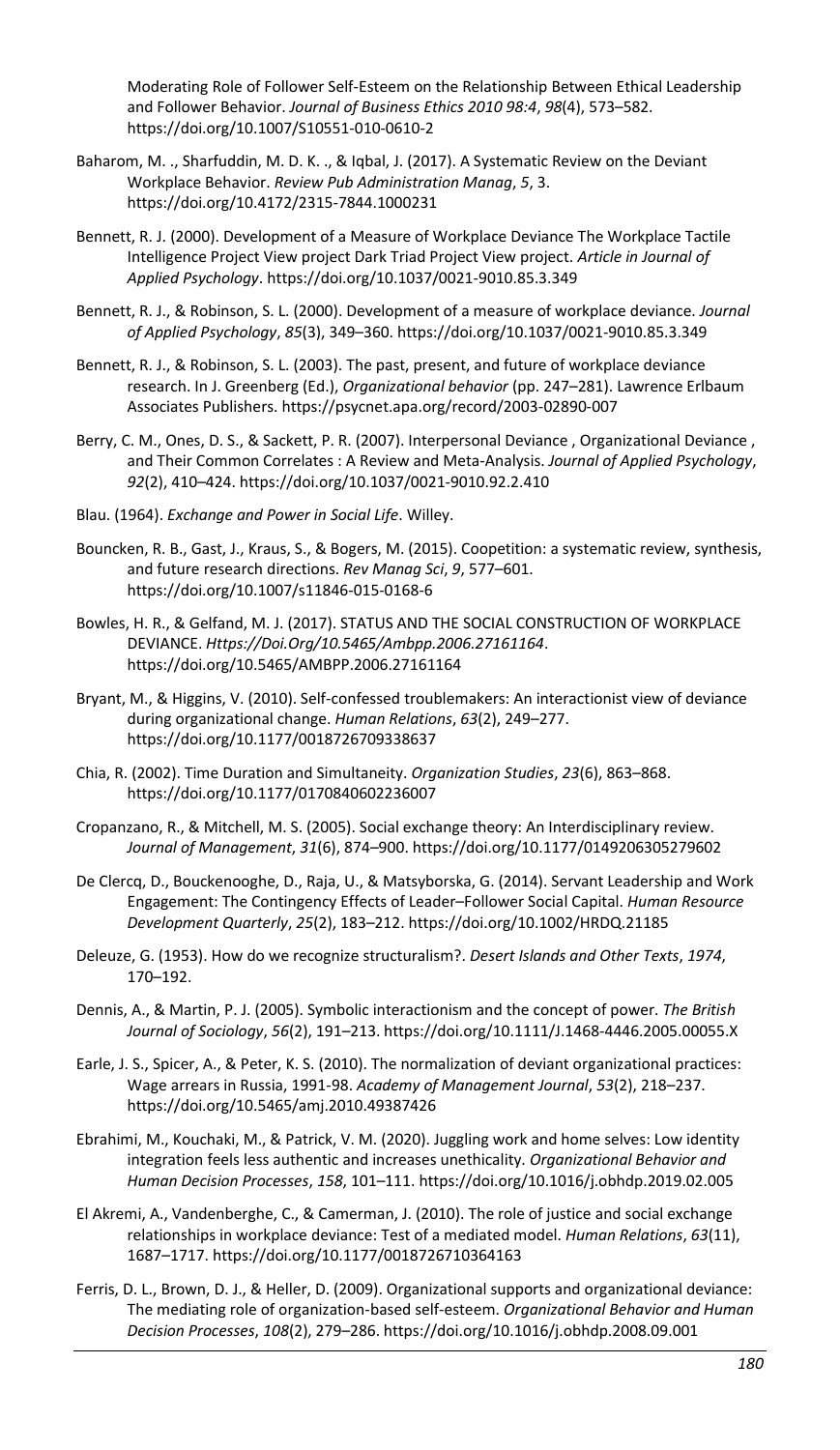- Ferris, D. L., Brown, D. J., Lian, H., & Keeping, L. M. (2009). When Does Self-Esteem Relate to Deviant Behavior? The Role of Contingencies of Self-Worth. *Journal of Applied Psychology*, *94*(5), 1345–1353. https://doi.org/10.1037/a0016115
- Fiset, J., & Bhave, D. P. (2021). Mind Your Language: The Effects of Linguistic Ostracism on Interpersonal Work Behaviors. *Journal of Management*, *47*(2), 430–455. https://doi.org/10.1177/0149206319833445
- Fishbein, M., & Ajzen, I. (1977). *Belief, attitude, intention, and behavior: An introduction to theory and research*.
- Fox, S., & Spector, P. E. (1999). A model of work frustration-aggression. *Journal of Organizational Behavior*, *20*(6), 915–931. https://doi.org/10.1002/(SICI)1099-1379(199911)20:6<915::AID-JOB918>3.0.CO;2-6
- Gok, K., Sumanth, J. J., Bommer, W. H., Demirtas, O., Arslan, A., Eberhard, J., Ozdemir, A. I., & Yigit, A. (2017). You May Not Reap What You Sow: How Employees' Moral Awareness Minimizes Ethical Leadership's Positive Impact on Workplace Deviance. *Journal of Business Ethics*, *146*(2), 257–277. https://doi.org/10.1007/s10551-017-3655-7
- Greenbaum, R. L., Mawritz, M. B., Bonner, J. M., Webster, B. D., & Kim, J. (2013). Supervisor expediency to employee expediency: The moderating role of leader–member exchange and the mediating role of employee unethical tolerance. *Journal of Organizational Behavior*, *39*(4), 525–541. https://doi.org/10.1002/job.2258
- Gunia, B. C., & Kim, S. Y. (2016). The behavioral benefits of other people's deviance. *Group Processes and Intergroup Relations*, *19*(5), 653–675. https://doi.org/10.1177/1368430216638532
- Hanisch, K. A., & Hulin, C. L. (1991). General attitudes and organizational withdrawal: An evaluation of a causal model. *Journal of Vocational Behavior*, *39*(1), 110–128. https://doi.org/10.1016/0001-8791(91)90006-8
- Harvey, P., Martinko, M. J., & Borkowski, N. (2017). Justifying Deviant Behavior: The Role of Attributions and Moral Emotions. *Journal of Business Ethics*, *141*(4), 779–795. https://doi.org/10.1007/s10551-016-3046-5
- Hastings, S. E., & Finegan, J. E. (2010). The Role of Ethical Ideology in Reactions to Injustice. *Journal of Business Ethics 2010 100:4*, *100*(4), 689–703. https://doi.org/10.1007/S10551-010-0704- X
- Hobfoll, S. E., Halbesleben, J., Neveu, J., & Westman, M. (2018). Conservation of Resources in the Organizational Context : The Reality of Resources and Their Consequences. *Annual Review OfOrganizational Psychology and Organizational Behavior*, *5*, 103–130.
- Hollinger, R. C. (1986). Acts against the workplace: Social bonding and employee deviance. *Deviant Behavior*, *7*(1), 53–75. https://doi.org/10.1080/01639625.1986.9967695
- Hollinger, R. C., & Clark, J. P. (1982). Formal and Informal Social Controls of Employee Deviance. *Sociological Quarterly*, *23*(3), 333–343.
- Housley, A. (2003). Interactionism Interactionism in Perspective. *Interactionism*, 1–34. http://dx.doi.org/10.4135/9781849209274.n1
- Jahanzeb, S., & Fatima, T. (2018). How Workplace Ostracism Influences Interpersonal Deviance: The Mediating Role of Defensive Silence and Emotional Exhaustion. *Journal of Business and Psychology*, *33*(6), 779–791. https://doi.org/10.1007/s10869-017-9525-6
- Jaikumar, S., & Mendonca, A. (2017). Groups and teams: a review of bad apple behavior. *Team Performance Management*, *23*(5–6), 243–259. https://doi.org/10.1108/TPM-07-2016-0034
- Kluemper, D. H., DeGroot, T., & Choi, S. (2011). Emotion Management Ability: Predicting Task Performance, Citizenship, and Deviance. *Https://Doi.Org/10.1177/0149206311407326*, *39*(4), 878–905. https://doi.org/10.1177/0149206311407326
- Kluemper, D. H., Mossholder, K. W., Ispas, D., Bing, M. N., Iliescu, D., & Ilie, A. (2019). When Core Self-Evaluations Influence Employees' Deviant Reactions to Abusive Supervision: The Moderating Role of Cognitive Ability. *Journal of Business Ethics*, *159*(2), 435–453.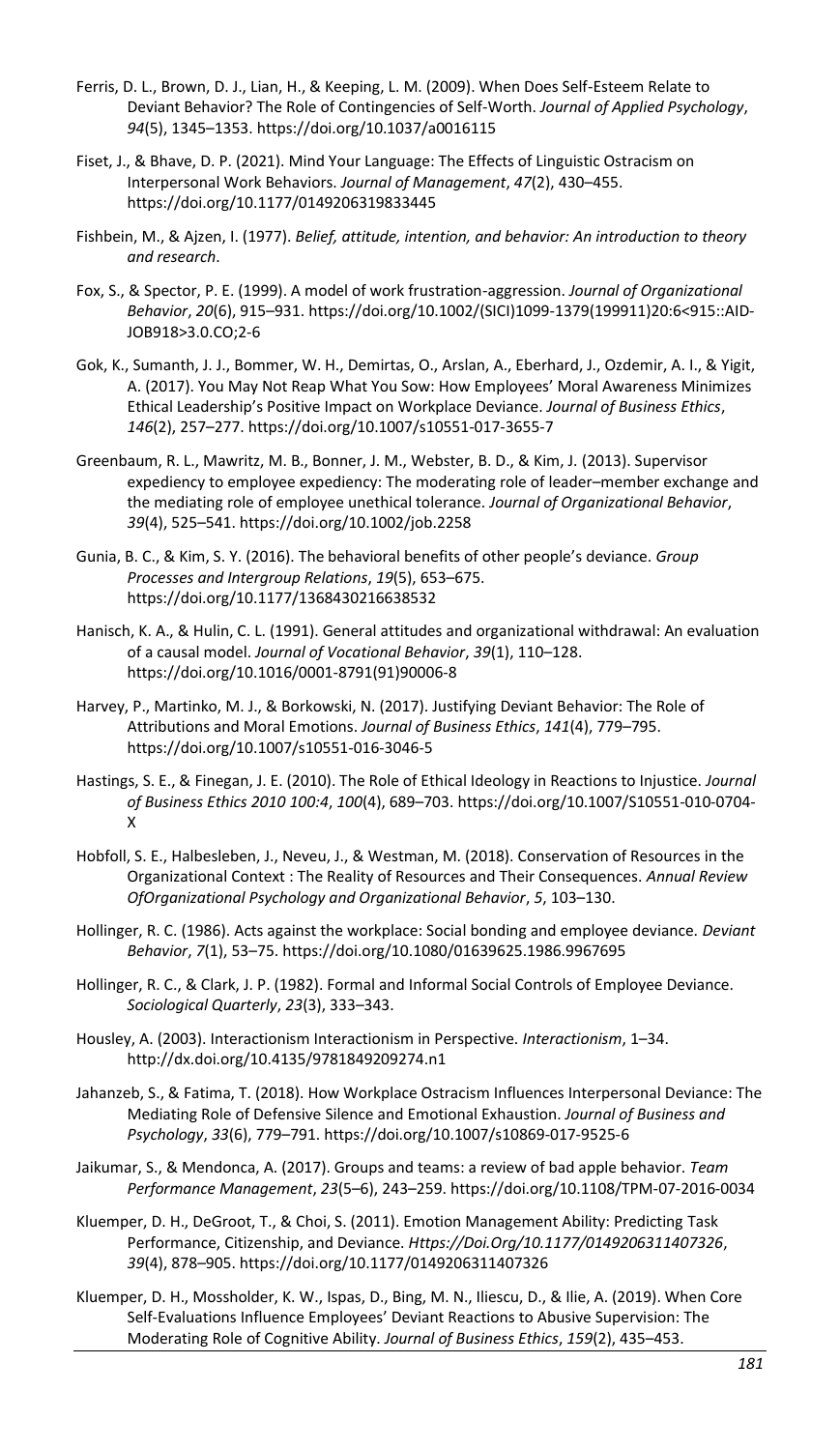https://doi.org/10.1007/s10551-018-3800-y

- Lian, H., Ferris, D. L., & Brown, D. J. (2012). Does power distance exacerbate or mitigate the effects of abusive supervision? It depends on the outcome. *Journal of Applied Psychology*, *97*(1), 107–123. https://doi.org/10.1037/a0024610
- Mackey, J. D., Frieder, R. E., Brees, J. R., & Martinko, M. J. (2017). Abusive Supervision: A Meta-Analysis and Empirical Review. *Journal of Management*, *43*(6), 1940–1965. https://doi.org/10.1177/0149206315573997
- Mackey, J. D., McAllister, C. P., Ellen, B. P., & Carson, J. E. (2021). A Meta-Analysis of Interpersonal and Organizational Workplace Deviance Research. *Journal of Management*, 1–26. https://doi.org/10.1177/0149206319862612
- Marcus, B., Taylor, O. A., Hastings, S. E., Sturm, A., & Weigelt, O. (2016). The Structure of Counterproductive Work Behavior. *Journal of Management*, *42*(1), 203–233. https://doi.org/10.1177/0149206313503019
- Mawritz, M. B., Greenbaum, R. L., Butts, M. M., & Graham, K. A. (2017). I just can't control myself: A self-regulation perspective on the abuse of deviant employees. *Academy of Management Journal*, *60*(4), 1482–1503. https://doi.org/10.5465/amj.2014.0409
- Mitchell, M. S., & Ambrose, M. L. (2007). Abusive Supervision and Workplace Deviance and the Moderating Effects of Negative Reciprocity Beliefs. *Journal of Applied Psychology*, *92*(4), 1159–1168. https://doi.org/10.1037/0021-9010.92.4.1159
- Mo, S., & Shi, J. (2017). Linking Ethical Leadership to Employee Burnout, Workplace Deviance and Performance: Testing the Mediating Roles of Trust in Leader and Surface Acting. *Journal of Business Ethics*, *144*(2), 293–303. https://doi.org/10.1007/s10551-015-2821-z
- Mongeon, P., & Adèle Paul-Hus, •. (2016). The journal coverage of Web of Science and Scopus: a comparative analysis. *Scientometrics*, *106*, 213–228. https://doi.org/10.1007/s11192-015- 1765-5
- Mooney, L. A., Knox, D., & Schacht, C. (2007). The Three Main Sociological Perspectives. In *Understanding Social Problems* (5th Edition). https://www.amazon.com/Understanding-Problems-Schacht-Caroline-Paperback/dp/B010WI2QAQ
- Narayanan, K., & Murphy, S. E. (2017). Conceptual Framework on Workplace Deviance Behaviour: A Review. *Journal of Human Values*, *23*(3), 218–233. https://doi.org/10.1177/0971685817713284
- Ogunfowora, B., Weinhardt, J. M., & Hwang, C. C. (2021). Abusive Supervision Differentiation and Employee Outcomes: The Roles of Envy, Resentment, and Insecure Group Attachment. *Journal of Management*, *47*(3), 623–653. https://doi.org/10.1177/0149206319862024
- Qureshi, M. A., & Hassan, M. (2019). Authentic Leadership, Ethical Climate & Workplace Incivility: How Authentic Leadership Prevents Deviant Work Behavior-A Case from Pakistan. *Abasyn Journal of Social Sciences*, *12*(1). https://doi.org/10.34091/AJSS.12.1.13
- Robinson, D. T., Smith-Lovin, L., & Wisecup, A. K. (2006). Affect control theory. In *Handbook of the sociology of emotions* (pp. 179–202). Springer, Boston, MA.
- Robinson, S. L., & Bennett, R. J. (1995). a Typology of Deviant Workplace Behaviors: a Multidimensional Scaling Study. *Academy of Management Journal*, *38*(2), 555–572. https://doi.org/10.2307/256693
- Saussure, F. D. (1959). *Course in General Linguistics.* (C. Ball, A. Sechehaye, & A. Riedlinger (eds.); Eds.).
- Schneider, B. (1983). *Interactional psychology and organizational behavior* (B. In Cummings, LL & Staw (ed.)).
- Shabbir, R., Tufail, M. S., Khan, A. N., & Abbas, U. (2017). The Relationship between Organizational Performance and Work Deviant Behavior; an Analysis of Organizational Politics and Justice in Services Sector. *Abasyn Journal of Social Sciences*, 483–498.

Shantz, A., Alfes, K., & Latham, G. P. (2016). The Buffering Effect of Perceived Organizational